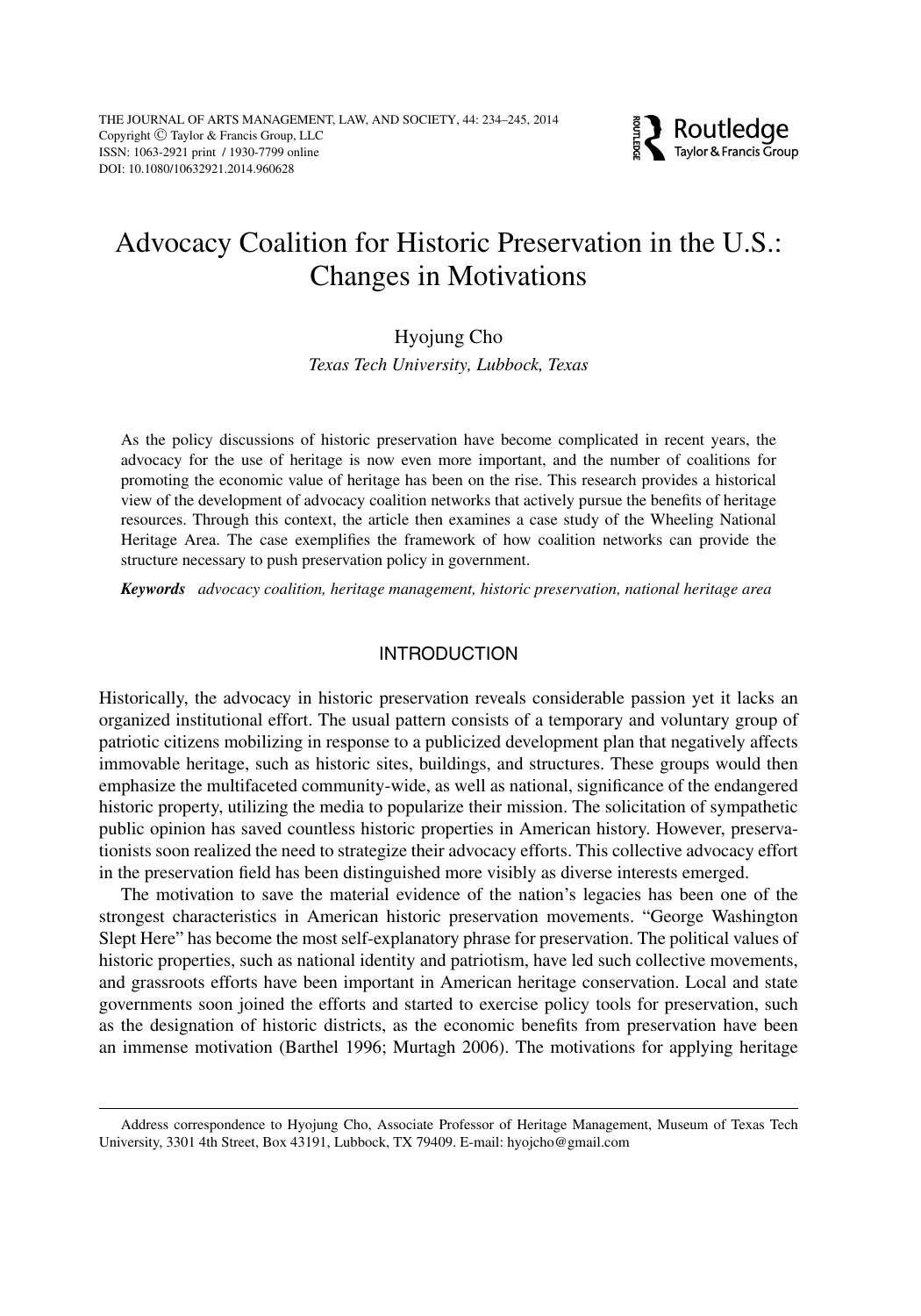resources towards multiple uses have been known early on in the policy discussions and frequently result in organized efforts for influencing policy decisions in historic preservation.

This research will provide a historical overview of the development of advocacy coalition networks in the U.S. historic preservation movement and study the diversified goals in collective efforts over time. Advocacy coalition is the public movement that tries to achieve a set of goals and reflect their values in public policy or programs. Therefore, the advocacy patterns of historic preservation reveal the dynamics of various stakeholders and projected values of heritage resources, which identify problems and future directions of the heritage industry. After reviewing the early history of coalition efforts for historic preservation, it will focus on the advocacy efforts for National Heritage Areas (NHA) to delineate the changes in the belief system and the value promotions of advocacy coalition in the field.

The policy objective for NHAs goes along with and even furthers the policy direction of historic preservation of the country. More importantly, this shows the advocacy dynamics of pro-market preservation, which have largely remained at the local level, and an observation of the policy dynamics of NHAs visibly displays characteristics of the Advocacy Coalition Framework. For a closer assessment, the advocacy coalition for the Wheeling National Heritage Area (WNHA) Act of 2000 (Public Law 106–291; 114 Stat. 967) will be examined as a case. Wheeling, West Virginia, is chosen since its economic and social situations represent the challenges of American small cities that lost their major industry due to structural changes in society. In addition, its heritage resources were not actively developed before the coalition effort for legislation.

#### ADVOCACY IN EARLY HISTORIC PRESERVATION

Hosmer (1965, 21) summarizes the American preservation movement as "a truly grass-roots effort," since enthusiastic individuals and nonprofit cultural organizations have formed voluntary preservation efforts and encouraged governments to commit to historic preservation, which together have built the field of historic preservation. Advocacy efforts in historic preservation have been predominantly oriented by a particular historic landmark or property. The early preservation of Independence Hall shows the role of individual enthusiasts and local government in saving the nation's treasures. In 1816, citizens and the city government of Philadelphia saved the Old State House, now Independence Hall, from destruction when the State of Pennsylvania attempted to sell it for building lots. Several individuals in the 1820s and the city government in the 1950s contributed to the restoration of Independence Hall.

Another famous historic site, Mount Vernon in Virginia, is generally considered as being the most successful and representative case of historic preservation in the nineteenth century. Ann Pamela Cunningham organized the first national organization for preservation in America, the Mount Vernon Ladies' Association, to save George Washington's plantation from an attempt to make it into a hotel, when federal and state governments neglected it (Hosmer 1965). With her leadership, the association successfully raised the funds to buy the estate and has kept its mission to preserve this historic site to this day. In addition, many groups in historic preservation, such as the Daughters of Revolution, modeled themselves on the organizational structure of the Mount Vernon Ladies' Association (Hosmer 1965). More importantly, it positioned private citizens as "proper advocates for preservation" and set the tradition of voluntary movements in historic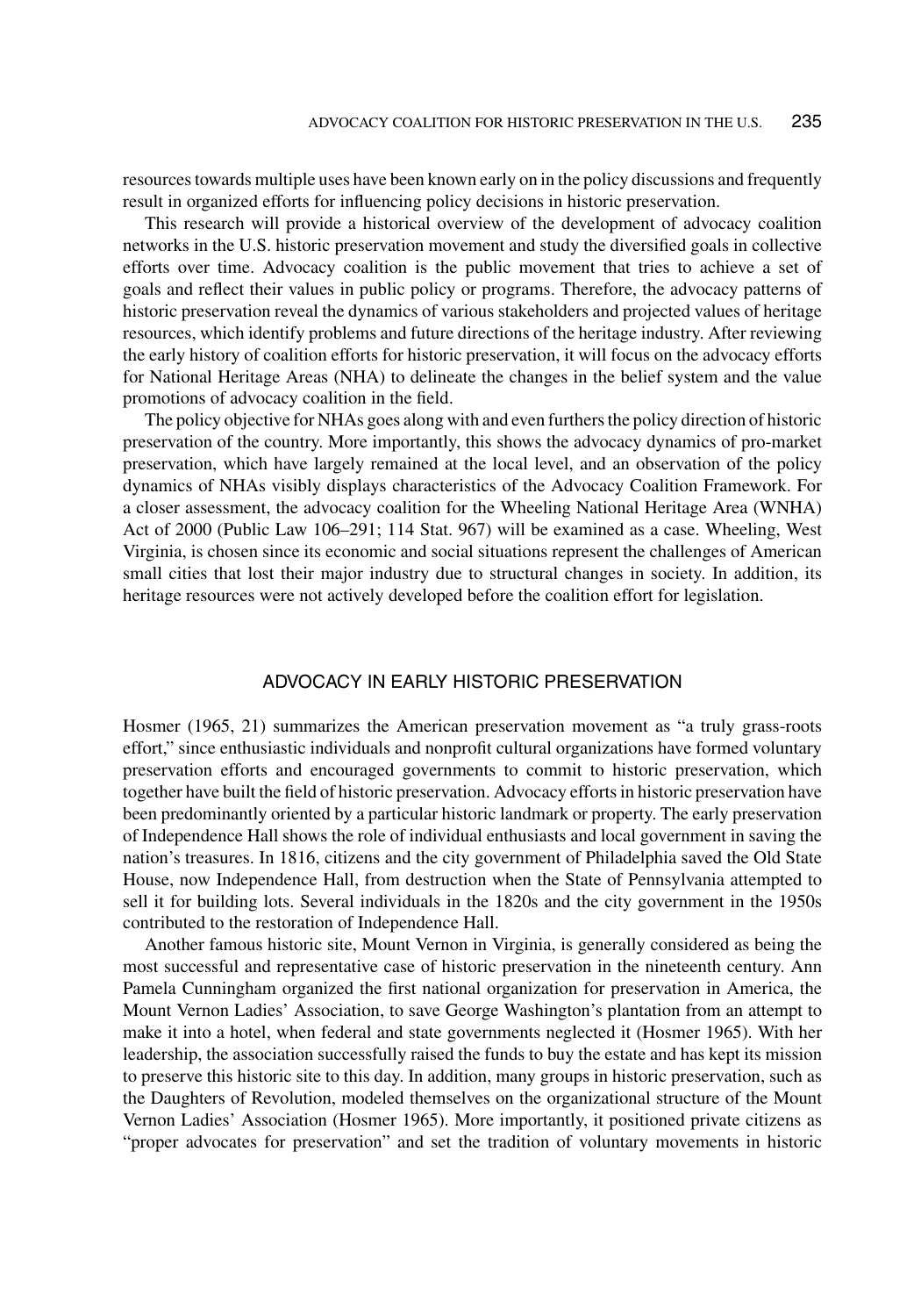preservation, which has been its most visible characteristic from the beginning and a compelling workforce in preservation (Murtagh 2006, 30).

Grassroots movements in preservation quickly became more organized. Although American advocacy efforts for historic preservation legislation predate the nineteenth century, a true coalition of scientists, academics, federal agencies, preservation organizations, and enthusiastic citizens did not materialize until the early twentieth century, resulting in the Antiquities Act of 1906 (34 Stat. 225, 16 U.S.C. 431–433) to protect historic landmarks, historic and prehistoric structures, and other objects of historic or scientific interest on federally owned or controlled lands. The Great Depression opened another rare policy window, and coalition efforts led to the passage of the Historic Sites Act of 1935 (49 Stat. 666; 16 U.S.C. 461–467), the national policy to preserve historic sites, buildings, and objects of national significance. The legislative body tested heritage policy formation in cases of natural heritage and archaeological resources, planting the seeds for the conservation of built heritage.

After similar stirrings in the 1950s failed at generating support from Congress and state and local governments for additional preservation legislation, the National Historic Preservation Act (NHPA) of 1966 (Public Law 89–665; 80 STAT.915; 16 U.S.C. 470) was finally enacted. Although the Antiquities and the Historic Sites Acts were already in existence at that point, no national policy or guidelines guarded against the loss of historic properties until the mid-1960s. As the post-World-War-II US economy developed rapidly, two major development projects—the Department of Transportation's interstate roads program and the Department of Housing and Urban Development's urban renewal program—resulted in the widespread destruction of historic properties and changes to the nation's cultural landscape. The NHPA was the Congressional response to the loss of the nation's historic properties. The enactment of the NHPA institutionalized the policy network, and key members in historic preservation appeared: the Advisory Council for Historic Preservation, the National Park Service (NPS), State Historic Preservation Officers, Tribal Historic Preservation Officers, and the National Trust for Historic Preservation. The Act effectively decentralized the field by establishing players at federal, state, and local government levels, and a partner in the private sector, all of which shaped constituencies in preservation.

# HERITAGE FOR ECONOMIC DEVELOPMENT

State and local governments have also provided significant support for the protection of valuable historic properties throughout the nineteenth century and, since the 1930s, have been using and developing historic districts as a part of urban planning (King 1998). In 1931, the first municipal preservation ordinance of the nation was passed, and Charleston, South Carolina, became the nation's first historic district. The initial historic districts in the 1930s did not have strong regulatory provisions but, in the 1950s, the regulations to structure a culturally coordinated community for a historic tourism market became strict and direct specific architectural details and streetscapes. The selection of a special zone cannot happen without both the likelihood of economic profitability and evidence that it will generate sociological change (Murtagh 2006). It is rather obvious that historic districts are expected to bring economic benefits to the community, a practice emphasizing both community revitalization and tourism development.

In the late twentieth century, the most widely promoted benefit of historic preservation was community revitalization, assuming that historic preservation is to solve the old inner-city slum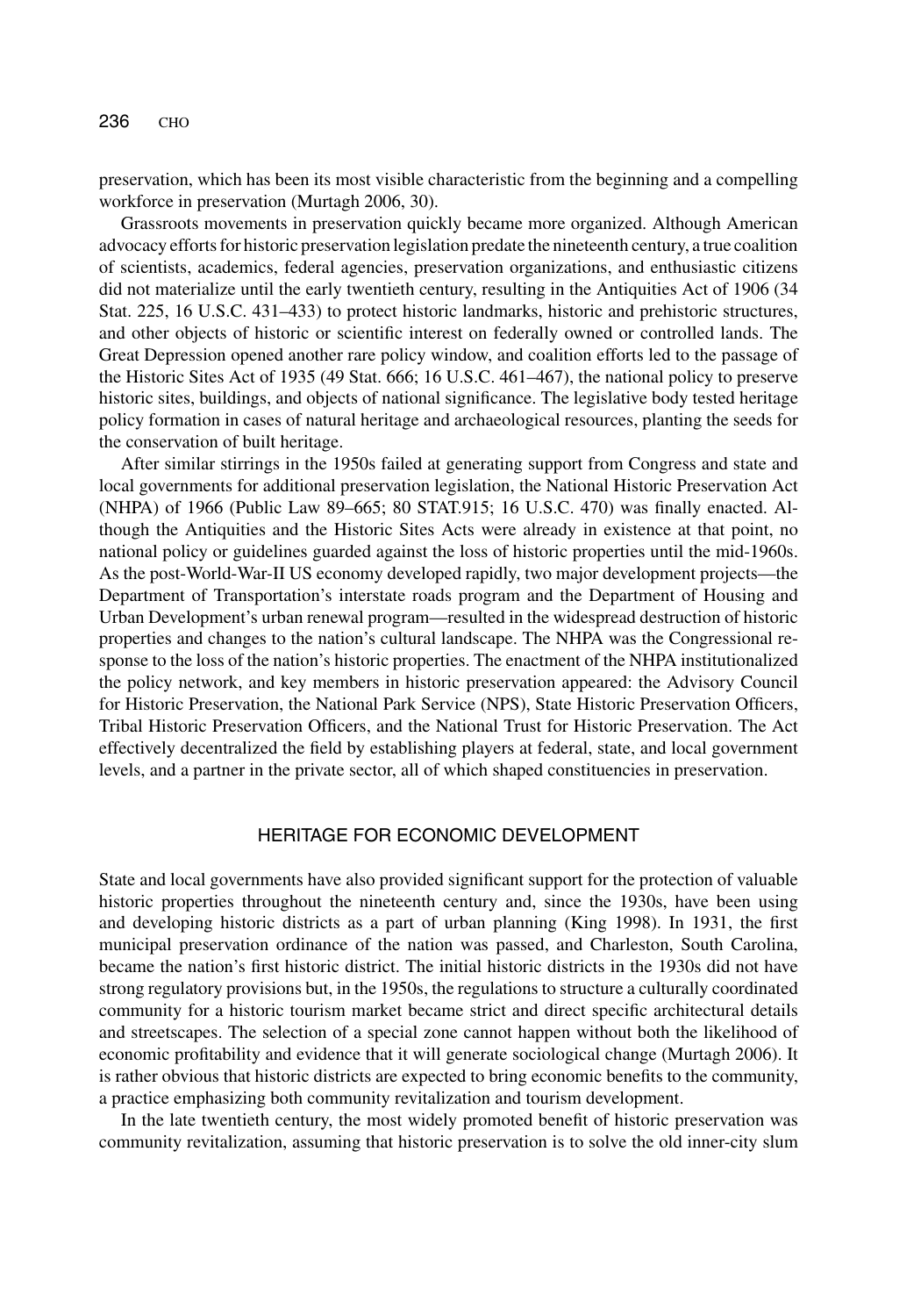problems and develop the nation in a more balanced way. Some federal policies reflect such expectations. The Public Buildings Cooperative Use Act of 1976 (Public Law 94–541, 40 U.S.C. 601a) encourages the federal use of historically, architecturally, or culturally significant buildings, and this idea was highlighted again in Executive Order 12072 by President Carter in 1978 and has been more actively promoted in the past two decades.<sup>1</sup> In particular, the historic preservation tax breaks have been one of the most powerful motivations in promoting preservation.<sup>2</sup> Combined with rising construction costs and historic tourism, the tax benefits created the optimal environment to make preservation profitable and worthy of investment (Greenfield 2004).

This "pro-market preservation" invites the participation of for-profit preservation firms, realestate businesses, in addition to historians, preservationists, and cultural institutions (Greenfield 2004, 166). It is an ambitious endeavor to save historic buildings by increasing their property values in the real-estate market. This approach became dominant in preservation in the 1970s and 1980s, heavily inspired by the nation's successful and restrictive historic city management (Greenfield 2004). To make it work, municipal governments and preservationists had to control the actions of private property owners and direct public opinion. It heavily depends upon regulations such as zoning, and the designation of historic districts, which is a well-known strategy of the pro-market preservation movement.

Prior to 1990, economic redistribution through historic preservation was subtly addressed in the NHPA; however, the Act does not specify the nature of reuse or adoptive use of built heritage, nor its relationship to community revitalization. That being said, the 1992 Amendment expanded federal agencies' responsibilities, calling for their leadership in administering and utilizing historic properties for the social and economic benefits of present and future generations, regardless of the property ownership. In addition, presidents have encouraged federal agencies' commitments in advancing economic values of historic properties. In 1996, President Clinton further emphasized this position in Executive Order 13006, stressing the federal government's responsibility to "utilize and maintain, wherever operationally appropriate and economically prudent, historic properties and districts, especially those located in our central business areas."3 The George W. Bush Administration consistently promoted the economic value of heritage, establishing the White House initiative, *Preserve America*, under the auspices of the Historic Preservation Fund. This significantly increased interest in these benefits, which has been reflected in both existing policies as well as new ones.

#### New Policy for Broad Partnership

NHA has presumably come to be more inclusive in terms of conserving diverse types of heritage beyond historic preservation—the conservation of tangible immovable heritage—coordinating natural and cultural heritage and placing emphasis on elements of intangible heritage, still focusing on efficient federal governance. An NHA is: "a place designated by the United States Congress where natural, cultural, historic and recreational resources combine to form a cohesive, nationallydistinctive landscape arising from patterns of human activity shaped by geography" (National Park Service n.d.). It is an effective way to conserve heritage while respecting the existing culture of a community as well as embracing the diverse values of heritage that have been underappreciated. For example, in 1996, the National Coal Heritage Area in West Virginia was designated for the celebration of coal mining heritage (Public Law 104–333, Division II, Title II; 110 STAT. 4243), and the Silos and Smokestacks National Heritage Area (Public Law 104–333, Division II, Title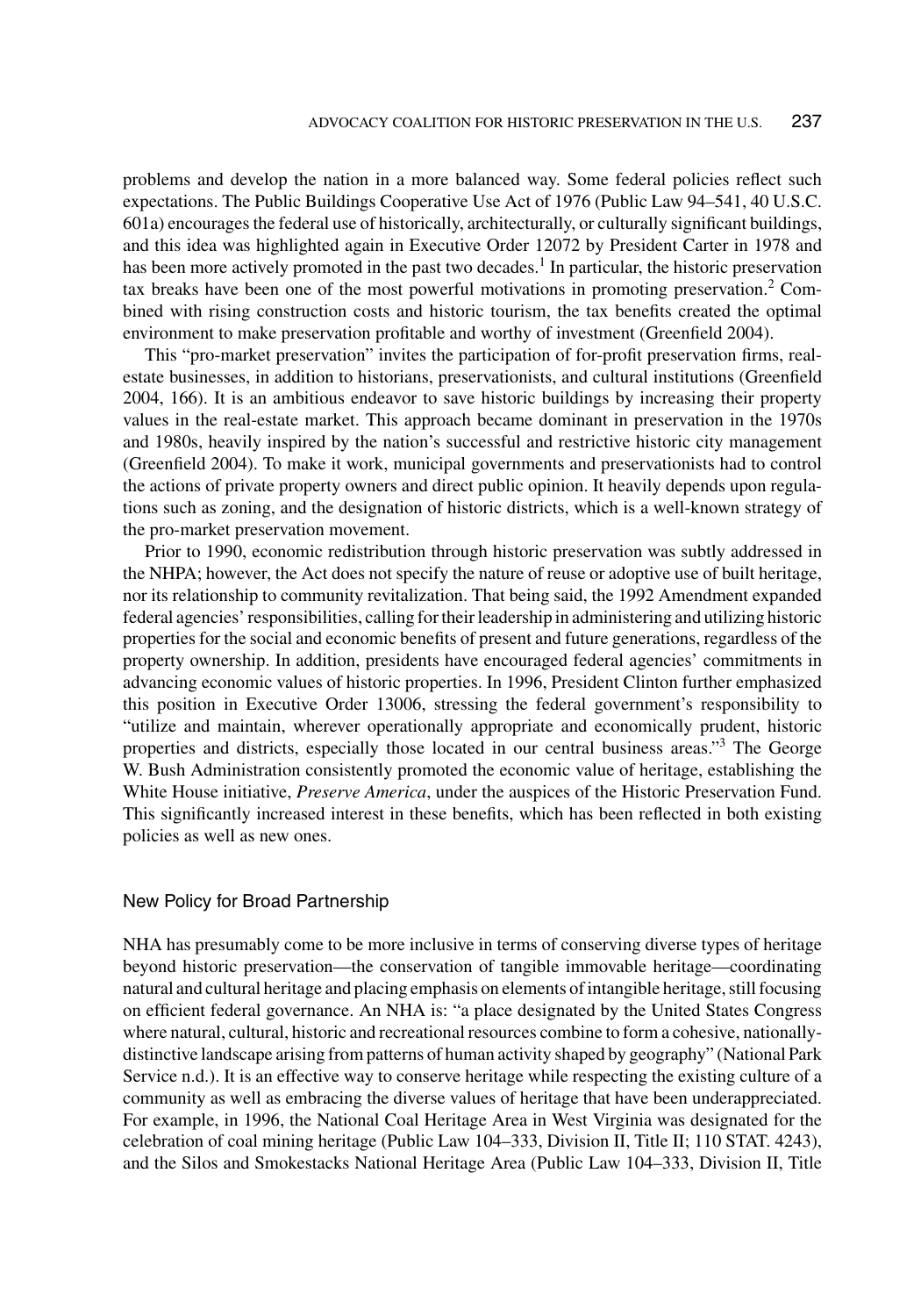VII; 110 STAT. 4264) in Iowa was designated with the purpose of preserving and promoting the contribution to the nation's as well as to global agriculture.

The NHA system tries to answer the contentious issues in historic preservation; it emphasizes intergovernmental relationships with limited federal support and ensures protection of private ownership rights. Congress has consistently searched for ways to minimize federal spending and efforts on historic preservation while expanding the roles of state and local government and the private sector by providing guidance and limited financial support. The federal government has not altered its approach to historic preservation in promoting NHAs, but it has reinforced them. In developing NHAs, the federal government does not acquire any historic site or property. NHAs do not require the harsh regulations that historic districts typically employ. The federal government promises only limited assistance in the form of financial and technical support lasting generally between ten and fifteen years, and the designation guarantees neither permanent funding nor support from the federal government. The NPS supports NHAs as a future direction of heritage conservation in the nation, since they are collaborative options in saving historic properties, while still promoting the federal leadership position (Stevenson 2001).

The increase of NHAs indicates Congressional support of community development through converting previously active industry sites to resources for heritage tourism. While an important question to consider is whether cultural heritage as a development resource is a winning strategy for heritage conservation, heritage areas have become a popular development strategy nationwide to promote tourism and obtain federal aid without severely regulating required housing or urban development.<sup>4</sup> In contrast to the popularity, the designation and management of NHAs have been highly criticized as being disorganized and inconsistent, due to the absence of both criteria and an established systematic process for more than two decades.<sup>5</sup> Nonetheless, this legislation has played a primary role in the conservation effort and energized advocacy efforts, which led to forty-nine individually designated NHAs from 1984 to 2009.

## ADVOCACY COALITION FOR NATIONAL HERITAGE AREAS

Sabatier (1999) developed the Advocacy Coalition Framework (ACF) to account for policy change, emphasizing subsystems or policy networks and combining the top-down and the bottomup models. In the ACF, the concepts and the roles of actors are broadened, and the iron triangle of policymaking relationship disappears. Policy subsystems involve not only actors from all levels of government, but also interactions with actors from relevant outside institutions that keep tabs on and seek to influence governmental policy decisions. This network includes the traditional actors from the iron triangles as well as journalists, researchers, policy analysts, and actors at every level of government active in policy formulation and implementation. Sabatier (1999) believes that basic shared beliefs bring actors from a variety of public and private institutions together at all levels. The initiation for a change is assumed to come from the public, as governments are often reluctant to interrupt their stasis. Moreover, government agencies themselves can become obscured in the process of decentralization or collaboration. Therefore, this framework is useful in explaining grassroots movements in heritage conservation, when such efforts are strategically organized.

The legislative process to get an NHA title displays strong advocacy coalition that is driven by the goal of successful heritage tourism and the resulting economic benefits. The constituency for heritage conservation has expanded widely and municipal governments, politicians, cultural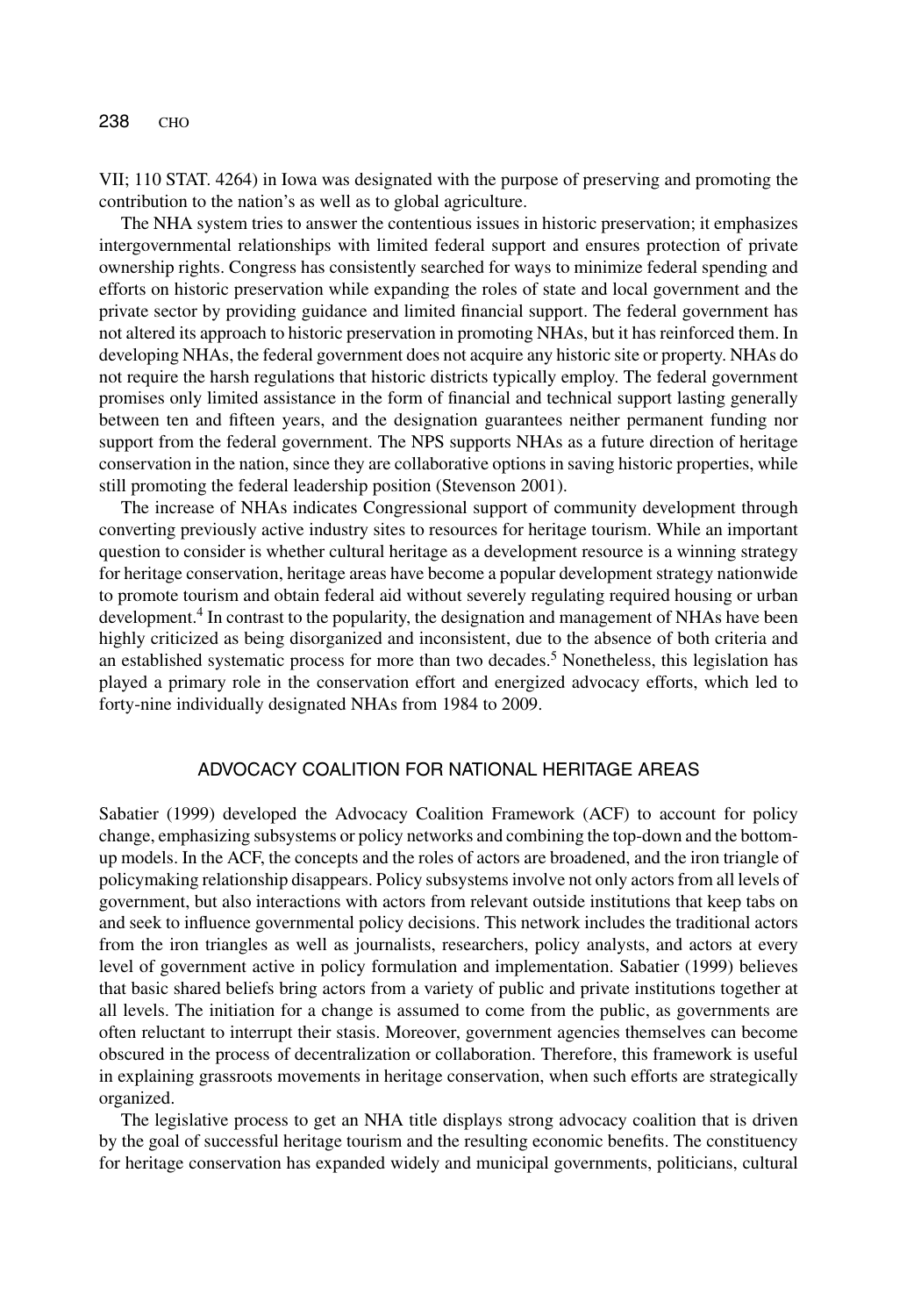organizations, and businesses have collaborated through the legislation process to build resources for economic rehabilitation through heritage tourism. Developers are keen to discover even underrecognized heritage and revamp it from the forgotten or destroyed part of the past to historic charms for financial returns, and they have played major roles in National Heritage Area legislations. The Automobile National Heritage Area (Public Law 105–355; 112 Stat. 3252), for example, was made possible by the collective effort of various interest groups, including local government, corporations, labor unions, cultural and educational groups, preservation groups, and environmental organizations. These disparate players came together through their common goal of urging Congress to acknowledge the automobile industry as a symbol of American industry that changed the world and should be recognized on a national level. Congressman John Dingell led the legislation, acting as a central force for collaboration during the process. Emphasis on economic value has been the most persuasive means of generating diverse constituency; economic benefits have raised the profile of historic preservation and facilitated the expansion of constituency and collaborations for the legislative success.

In focusing on the developmental aspects of the policy process, theories on policy change recognize the role of the media. Most frequently, the media has become involved in fights to save individual landmarks; rarely does the press agitate in favor of the field as a whole. Many policy development theories, including the ACF, pay attention to the media's role in policy initiation and issue mobilization (Berry and Berry 1999; Jones and Baumgartner 2004), and it is undoubtedly influential in advocating for historic preservation. Media can certainly accelerate the pressure for policy change momentum and raise the probability of major policy innovations, both supporting and resisting a policy change. Berry and Berry (1999) note that the media plays an important role through its participation in the diffusion process by introducing successful programs or policy initiatives to the general public, which creates pressure on a state's public officials. The media can report to move a particular issue forward in a specific direction by publicizing a new policy in other states or introducing successful cases. It can also be used to maintain stability or policy monopoly.

### THE CASE OF THE WHEELING NATIONAL HERITAGE AREA

The city of Wheeling encompasses approximately 11.2 square miles of land and is located along the Ohio River between Ohio and Pennsylvania in the Northern Panhandle of West Virginia. Founded in 1769 and established as a town in 1795, Wheeling grew to become Virginia's popular frontier town by the early 1880s and was the most important avenue of commerce, known as the "gateway to the west."6 Wheeling was the capital of the newly formed state, West Virginia, from 1863 to 1870. From the early twentieth century onward, Wheeling desperately needed new economic sources. The previously prosperous industries were now gone, and the declining and aging population had contributed problems for the city. In the absence of active commerce or industry, utilizing historic resources became an attractive option on many levels. In its urgent need for economic rehabilitation, the city chose heritage as a substitute source of economic sustenance and heritage tourism as the industry to save.

Therefore, heritage became a strategic means of community development for the city of Wheeling. The Wheeling National Heritage Area Act (WNHAA) of 2000 recognized Wheeling as "a transportation and manufacturing hub during the nation's westward expansion."<sup>7</sup> The development plan had started long before the designation of the Act. Interests in utilizing historic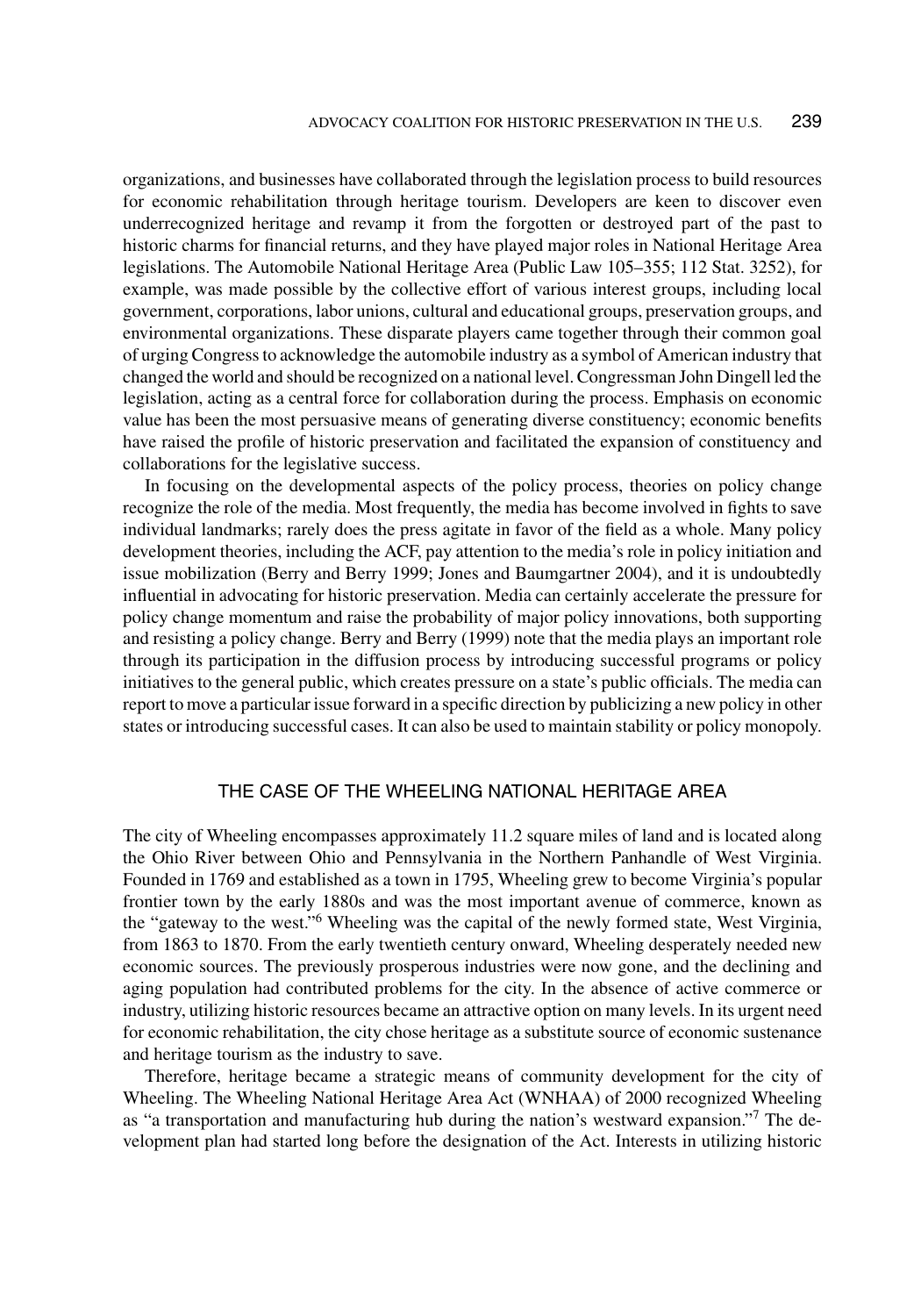resources were already growing in the mid-1980s, but an ambitious economic rehabilitation plan to improve heritage tourism and create attractions has been visible since the end of the 1980s. The challenge was to expand the tourism market through attracting visitors from the Wheeling vicinity and encouraging them to extend their stay in the city. Planning for the WNHA aimed at maximizing the visitor's continuously fluidic experience, linking separate historic districts and natural resources.

For a long time in Wheeling, the cultural or historic value of heritage resources was rarely translated into economic value, and historic preservation was seldom prioritized, although the intrinsic values of many historic properties were recognized enough to be listed in the National Register of Historic Places. Many were conserved by neglect, but there were cases of destruction as well. For instance, the Ohio County Courthouse, the four-story Romanesque building that was built in 1876, was architecturally exceptional and politically important, as it served as the state capital, but was demolished without much consideration of historic preservation in 1958.<sup>8</sup> However, by the end of the twentieth century, heritage had become a powerful resource to attract visitors, and the label "National Heritage Area" can work as the federal endorsement of its historic and cultural significance to validate the quality of the resource.

The city of Wheeling, the Wheeling community, and the State of West Virginia formed the Wheeling Heritage Area Task Force in 1990 in an effort to identify and conserve cultural resources in Wheeling (US Congress 2000). As a result, the WNHA comprises impressive numbers of nationally recognized historic properties: two National Historic Landmarks and thirty-four National Register listings that consist of twenty-one historic buildings, two historic bridges, and eleven historic districts (ICON Architecture 2004). The effort was started with the development of the 1990 Concept Plan for the Wheeling area (Stevenson 2000). Indeed, approximately half of the National Register listings in the Wheeling area by 2004 were done after 1990.

The initial ten-year plan was completed in 1992, and provided an inventory of the area's resources, recommended policies for resource management and interpretation, and set forth a program for plan implementation (Stevenson 2000). For effective management of the heritage resources, they were identified, selected, and classified into five themes—The River and the Land, Transportation, the Union, Commerce and Industry, and the Landscape of Culture—in five time periods from pre-European settlement to the present (ICON Architecture 2004). The Council selected a major theme for each time period for diversified presentation. Affirmation of diverse heritage and historical importance in various aspects raised the value of the site as an attractive tourism destination and made it appeal to a broader range of people. The federal legislation approved it in 2000 (US Congress 2000).

Such heritage planning is legally mandated to be submitted to the NPS, and the coalition of the legislative process is closely related and paralleled. One of the most distinctive characteristics of advocacy coalition for an NHA is the strong support and representation by elected officials. As commonly observed in other cases of NHAs, Wheeling sought the advocacy coalition for the legislation. Representative Alan Mollohan and Senator Robert Byrd sponsored bills in 1993.<sup>9</sup> Senator Byrd submitted a bill again in 2000 (US Congress 2000). The senator was an enthusiastic supporter who sponsored the bills to establish the Wheeling National Heritage Area. He appropriated about \$5 million to the WNHA for downtown building rehabilitation,<sup>10</sup> and also supported the plan to locate the Civil War memorial in Wheeling.<sup>11</sup> The officials not only represented the legislation before Congress, but also endorsed and legitimized the use of heritage for community development.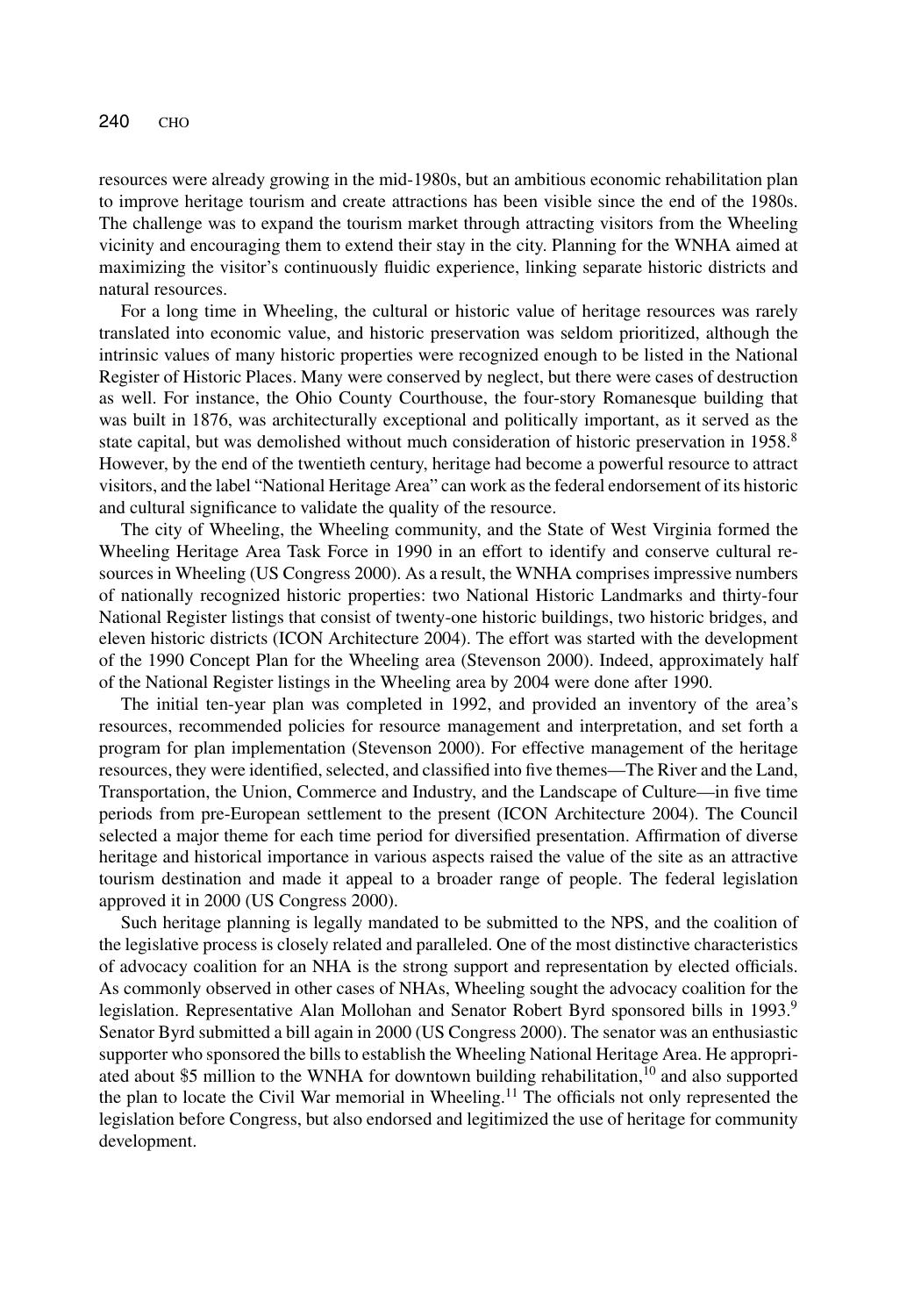As the administrator of NHAs, the NPS's financial and technical support as well as supervision was fundamental in the establishment of the WNHA. The NPS supported the Wheeling Heritage Area Task Force (US Congress 2000). Wheeling was already established as an NHA and had received support from Congress for a decade through annual appropriations before the formal legislation in 2000. The NPS has provided technical and financial support since the early 1990s and, remarkably, ninety percent of the WNHAC's funding came from the bureau during the establishment period.<sup>12</sup> The legislative attempts in the 1990s did not succeed due to a serious deficiency in the financial and technical support capacity of the NPS. In 1994, the NPS had a multibillion-dollar shortfall at existing park units, and could not support legislation that authorized spending an additional \$6.5 million in Wheeling.<sup>13</sup> Although it was supportive of the Senate bill S. 2247 in 2000, the NPS maintained its bureaucratic standpoint and suggested some technical changes as well as a revision of the plan, emphasizing the standard fifty percent matching requirement for the fund (US Congress 2000).

The role of municipal government has been consistently crucial in the history of US historic preservation, and likewise, the city of Wheeling has shown leadership in the development of the WNHA, which led the legislative success. Since the mid-1980s, the city prepared to develop heritage tourism and conducted a strategic study, and the heritage promotion became the center of city management and planning. It was primarily responsible for the operation and maintenance of the Wheeling Heritage Trail system (ICON Architecture 2004). The city of Wheeling has been actively involved in the rehabilitation of historic buildings. For instance, a city-owned building was permitted for renovation as the Artisan Center and allowed a long-term lease for the Wheeling National Heritage Area Corporation (WNHAC) for the annual lease price of only one dollar. Sensitive to historic preservation, the Wheeling Housing Authority made sure that the housing development would be consistent with existing Victorian architectural-style historic houses in north Wheeling. In another case, the authority funded the local group, "Hopeful City," for community-based revitalization on the east side of Wheeling (ICON Architecture 2004).

Equally as important as the local government, the WNHAC was established by the 1992 initial ten-year plan as the management entity to implement the plan and serve as a facilitator among diverse stakeholders (ICON Architecture 2004). An NHA is mandated to have a nonprofit management entity that organizes coalition efforts and implements an approved plan. Therefore, WNHAC became responsible for implementation of the 1992 plan and also revised it in 2004. Its management responsibilities include communication with the NPS, and the WNHAC is responsible for reporting progress to the NPS. Although the WNHA apportions considerable autonomy to the community in managing the heritage area, the federal agency is able to monitor and control the use of federal funding.

As a manager of the NWHA, the WNHAC employed corporate business strategies to deliver the stories of Wheeling to visitors and promote heritage tourism (ICON Architecture 2004). In order to build recognition for the regional heritage, the WNHAC developed a comprehensive identity program that was implemented through the promotion and interpretation of heritage resources, such as signage, the media, websites, and tourism-promotion activities. For effective image marketing, the cultural icon of Wheeling, the Wheeling Suspension Bridge, was developed as a logo for the WNHA.<sup>14</sup> In order to communicate effectively with the public, it used educational signage throughout the trail and an exhibit in the Artisan center that features a restaurant, gift shops, and a multi-purpose banqueting space. The various programs aim to transform cultural resources to revenue-generating resources, as the vision of the Corporation is: "Wheeling's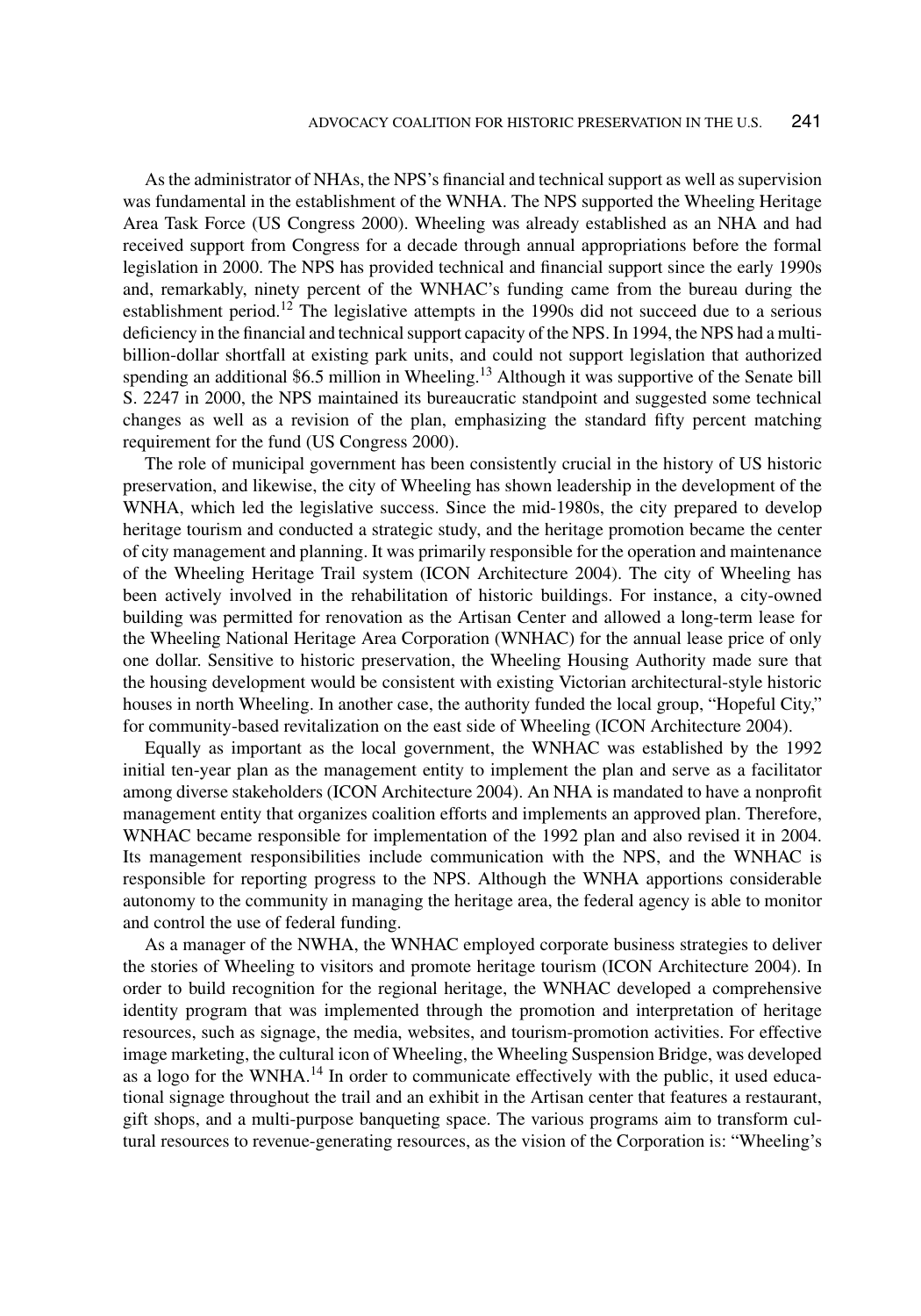economic future is enhanced, providing new employment opportunities and economic revitalization through preservation and utilization of the Wheeling National Heritage Area's natural setting and historic resources" (ICON A 2004). The partnership between the city and the WNHAC was the enforcement of the planning and implementation of the WNHC.

In contrast, the activities of cultural organizations, including museums and historic sites, were less visible in the coalition. The cultural heritage sector is often vulnerable to social and economic changes caused by tourism and lacks the power to resist the destruction or misuse of heritage; in particular, governments and the tourism industry view cultural resources as economic resources that produce profits (McKercher and du Cros 2002). Cultural organizations were neglected in the management and marketing of the WNHA, and one historic site was even closed. The Capitol Music Hall was the home to Jamboree USA, which broadcasted since 1969 and featured live country music, Broadway touring musicals, Las-Vegas-style acts, and the Wheeling Symphony Orchestra (ICON Architecture 2004). Its closing in February 2006 prompted the Wheeling government and business leaders to step up meetings and to draft a plan to buy, restore, and operate the downtown landmark that helped to ensure Wheeling's place on the national stage. They could not come up with the necessary \$3 million, so the Capitol Music Hall was closed in May 2007.

However, the economic value of the Capitol Music Hall saved itself. It was considered important due to its cultural value as well as prime location, and was therefore included in the downtown economic rehabilitation plan in 2008. Again, the city of Wheeling demonstrated leadership with a pledge of \$2.5 million for renovation, and the WNHAC was actively involved in the effort.<sup>15</sup> The coalition of citizens and local government to save a historic property facing demolition, which is a recurring case throughout the history of the US, occurred to save the music hall. Even so, the dynamics of coalition display the dominance of governments and the tourism industry, as the major workforces are related to tourism and economic development in the hope that the music hall would bring economic revitalization.<sup>16</sup>

Expectations for economic revival invited for-profit businesses and, among them, recreational industries were considered important and even included in the management plan for the WNHA. Oglebay Park, the 1,650-acre resort with golf courses, a zoo, a botanical garden, and a museum, was considered as one of the prime attractions. The Wheeling Island Racetrack and Gaming Center, which cost \$150 million, were expected to become important revenue- and job-creating recourses. The gambling center features video slots, poker, blackjack, and keno. The Racetrack center offers greyhound racing and dining. The facilities have appealed quickly, and the annual visitor number reached two million in the early 2000s from 658,000 in 1990 (ICON Architecture 2004). However, as it is a quick fix for community development, it hardly delivers educationally or culturally meaningful business.

The most consistent factor involved in all of the different advocacy coalitions is local journalism. In the promotion process from the WNHA, Racetrack and Gaming Center to the revival of the Music Hall, the local television channel and newspaper delivered related efforts, wrapped with expectations for economic development, and therefore helped to sustain the excitement. The initiatives, including the WNHA, were economic rehabilitation plans that named *heritage*, as the newspaper quoted the local attorney and former U.S. Attorney Bill Wilmoth, who served as the chairman of the WNHC, as saying: "the idea is to fundamentally remake our downtown."<sup>17</sup> Through the local media, the efforts by the city and the elected officials were delivered, and public support was pledged. The Music Hall was publicized as a chance for economic rehabilitation, and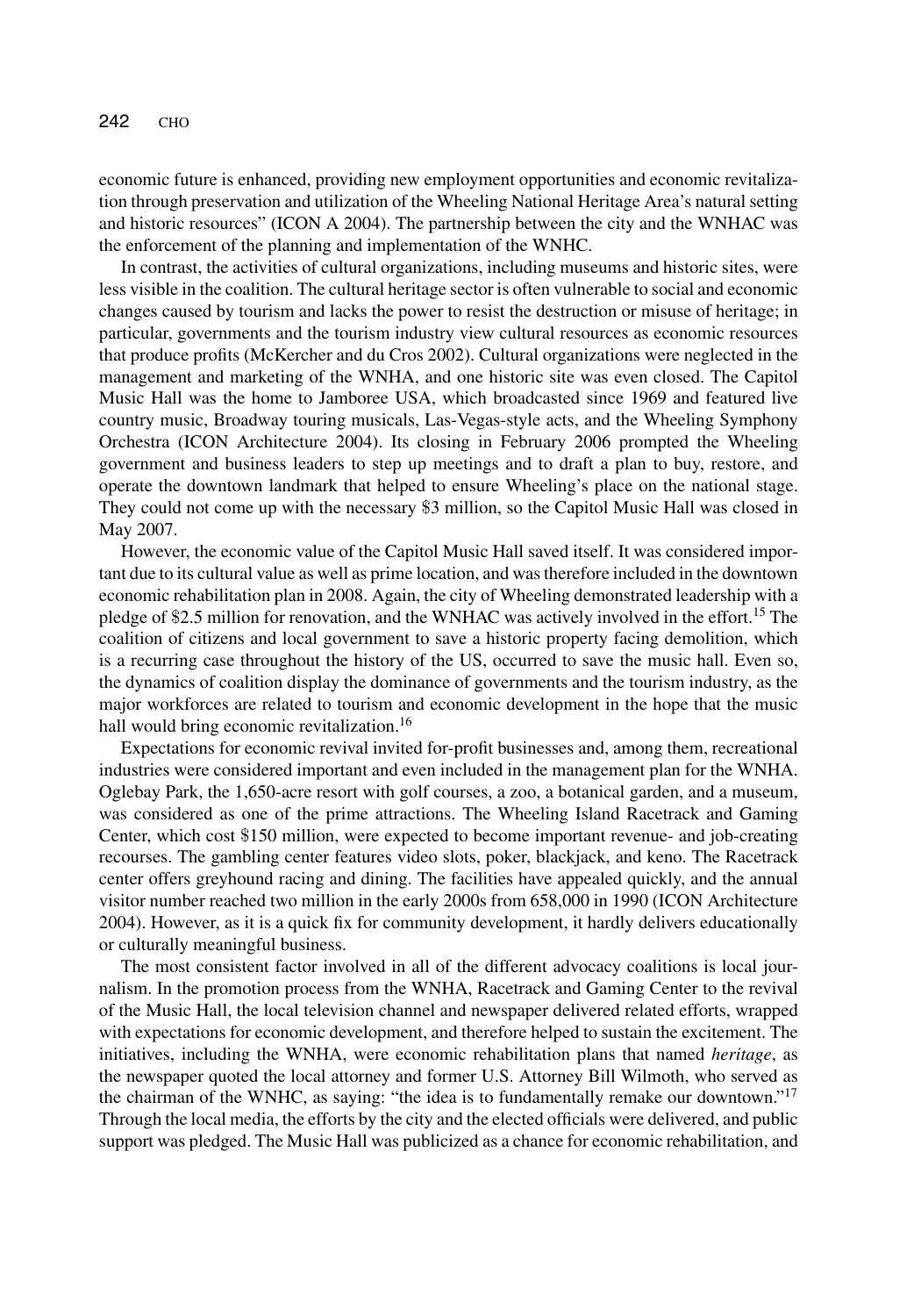the gaming facilities were marketed as a form of economic development, promising increased employment in the economically depressed communities. The media projected the purpose and direction of the WNHA clearly to the diverse stakeholders and the public and solidified them under one goal, which strongly supported the advocacy coalition for the WNHA.

The media is one of the biggest influences on constructing policy images in both empirical information and emotional appeals. To distinguish the particular aspects of a complex policy environment and to deliver the "signal" to broad audiences—both policy makers and the public—the role of the media is undoubtedly influential, but the issue needs to be initiated by other actors. In addition, technological advances facilitated relatively inexpensive means of affording wide support for conservation initiatives. For the city of Wheeling, heritage has become important for economic development and helped to create unique identity and marketing tools for the city. The adoption of heritage as a development policy grew out of the ambitions of city boosters, who were eager to attract tourists and improve their city images through association with the Wheeling National Heritage Area.

## **CONCLUSION**

The early US historic preservation movement was largely motivated by political values of heritage resources, such as the promotion of patriotism and national identity. Citizens' advocacy saved countless historic landmarks in the country. Preservation of historic properties collectively as a historic district has a long history since the 1930s, and had already become widely popular by the 1970s. In such efforts, the political and aesthetic values of historic properties transfer to economic values of the resources to sell. Throughout the legislative history of historic preservation, advocacy patterns have been motivated differently, which attracted different participants in the coalition. Significantly increased economic interest in heritage conservation expanded the constituency of heritage conservation and boosted the collaboration of diverse interest groups that are related to the tourism industry and community development.

Until the appearance of NHAs, advocacy efforts to pursue the economic benefits of historic preservation rarely surfaced to the level of being part of policy discussions and legislation at the federal level and it has been difficult to observe the dynamics of stakeholders and the policymaking process. Importantly, the value priority in policy making for historic preservation has been clearly demonstrated through the advocacy coalition for NHAs. The strategically organized efforts display involvement from all levels of government to achieve specific policy goals, although the role of municipal governments is still critical. The collective economic values of historic properties have induced the expansion of stakeholders in the preservation field for the purpose of regional development. Stakeholders in tourism and development soon become dominant forces for advocacy and policy discussions in historic preservation. The advocacy efforts for NHAs have shown how the constituencies work together to reach collective goals and how their political dynamics change depending on the heritage issue.

Intergovernmental and intersector partnerships in historic preservation have been heavily emphasized in policy making; therefore, the expansion of players in the field and their cooperation is a positive indication. The crucial aspect to evaluate is the quality of cooperation, and one way to do this is to observe the relationship of the players. Although the collective efforts have drawn the participation of diverse players in policy discussion for heritage conservation and have expanded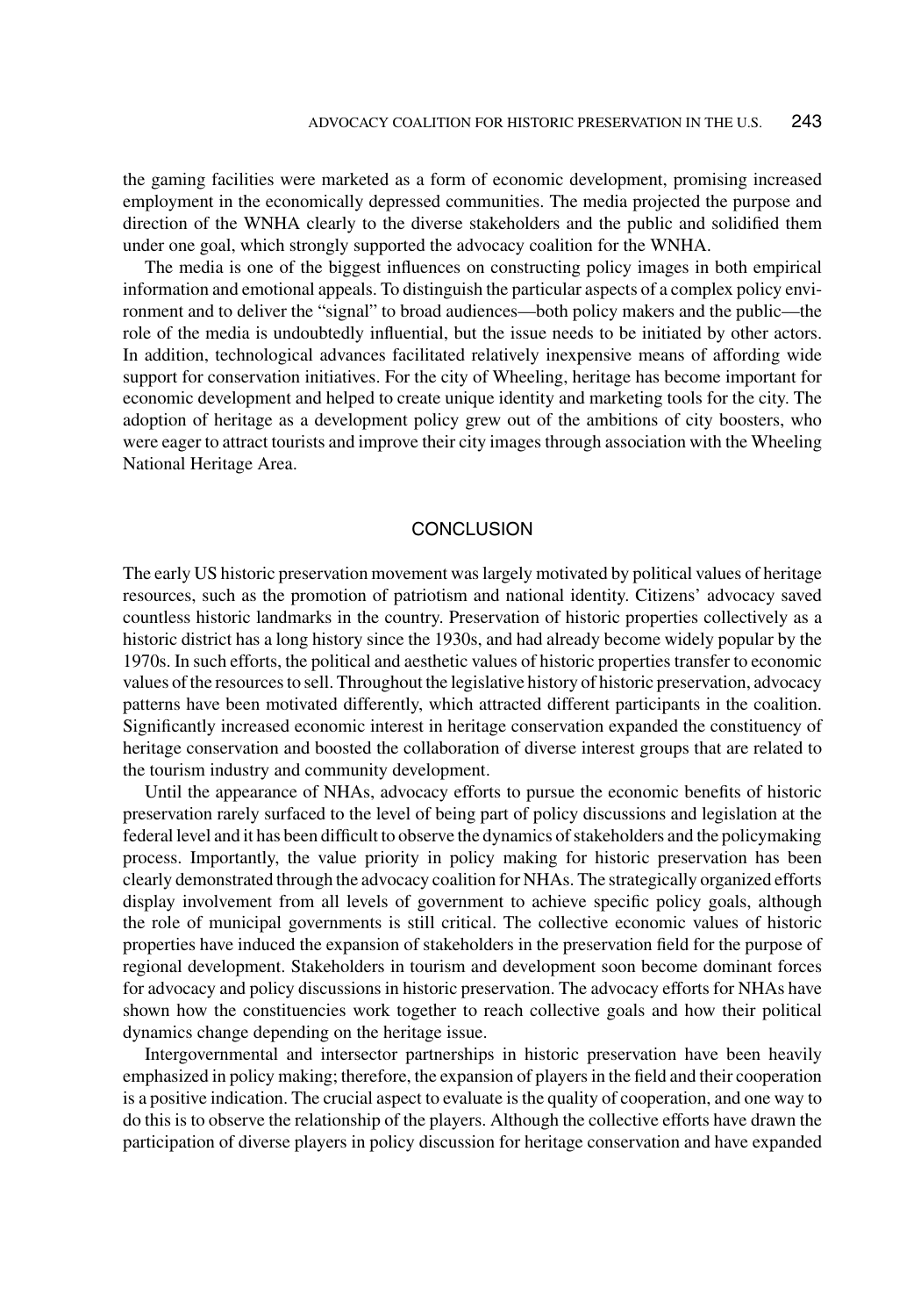# 244 CHO

constituencies in the field, how such efforts benefit heritage conservation in the long term is still uncertain, since advocacy coalitions for economic interests consider heritage conservation as a tool for community development. Advocacy coalition efforts for an NHA tend to end when they reach a clear goal in policy making—the achievement of Congressional designation—and hardly continue to secure and formulate long-term advocacy for heritage conservation. The coalition derived by mutual benefits from the use of heritage became common, but stnon-heritage and heritage-related players were largely separated. The balanced power relationship among the players in advocacy coalition through policy making to implementation should be the next step to promote meaningful collaboration in the field. Full cooperation means true partnership for the mutual benefit of for-profit and nonprofit in diverse sectors throughout the policymaking, implementation, and evaluation processes, and therefore policy and programs in preservation need to balance interest and satisfaction of both conservation and economic development.

#### NOTES

- 1. Executive Order 12072, August 16, 1978. *Federal Space Management* 43 FR 36869.
- 2. Tax incentives for rehabilitation of historic properties have been developed as a series of tax laws since 1976: the Tax Reform Act of 1976 (Pub. L. 94-455), the Revenue Act of 1978 (Pub. L. 95-600), the Economic Recovery Tax Act of 1981 (Pub. L. No. 97-34), and the Tax Reform Act of 1986 (Public L. 99-514).
- 3. Executive Order 13006, May 21, 1996. *Locating Federal Facilities on Historic Properties in our Nation's Central Cities*, 61 FR 26071.
- 4. Tuckwiller, Tara. 2004. "Group wants more state heritage areas." *Charleston Gazette*, January 7.
- 5. Vincent, Carol Hardy and David Whiteman. 2004. *Heritage Areas: Background, Proposals, and Current Issues*. CRS Issue Brief for Congress. Order Code IB10126. Washington, DC: Congressional Research Service.
- 6. City of Wheeling. n.d. Information for Visitors. http://www.cityofwheelingwv.org/visitors.htm#top (accessed June 7, 2007).
- 7. AP. 2004. "Wheeling Discusses 10-year Revitalization Plan." The Associated Press State & Local Wire, September 7.
- 8. Smith, Vicki. 2002. "Ohio Courthouse Lacks Personality But Gets the Job Done." The Associated Press State & Local Wire, March 11.
- 9. H.R. 2843 and S1341.
- 10. Finn, Scott. 2002. "Wheeling Nonprofit Gets Sweet Deal from City Group Repaying Government for the Money it Misspent." *Charleston Gazette*, March 24.
- 11. AP. 2006. "Wheeling Planners Want to Build National Civil War Memorial." The Associated Press State & Local Wire, January 2.
- 12. Hohmann, George. 2002. "Park Service Wants New Plan Agency Says Funds Will be Held Pending Revision." *Charleston Daily Mail*, July 3.
- 13. US Congress House Committee on Natural Resources. 1994. *Wheeling National Heritage Area Act of 1994.* 103rd Congress, 2nd Sess April 12.
- 14. It is recognized as a National Historic Engineering Landmark (1969) and a National Historic Landmark (1975), and listed in the National Register of Historic Places (1980).
- 15. WTOV9. March 19, 2008. "Wheeling Council Approves Revitalization Financing: Capitol Music Hall Included In Plan." http://www.wtov9.com/news/news/wheeling-council-approvesrevitalization-financing/nJDk2/ (accessed December 16, 2012).
- 16. WTOV9. 2009. "Capitol Music Hall Hoping to Revitalize Downtown." February 5. http://www.wtov9. com/videos/news/capitol-music-hall-hoping-to-revitalize-downtown/vDSpF/ (accessed December 16, 2012).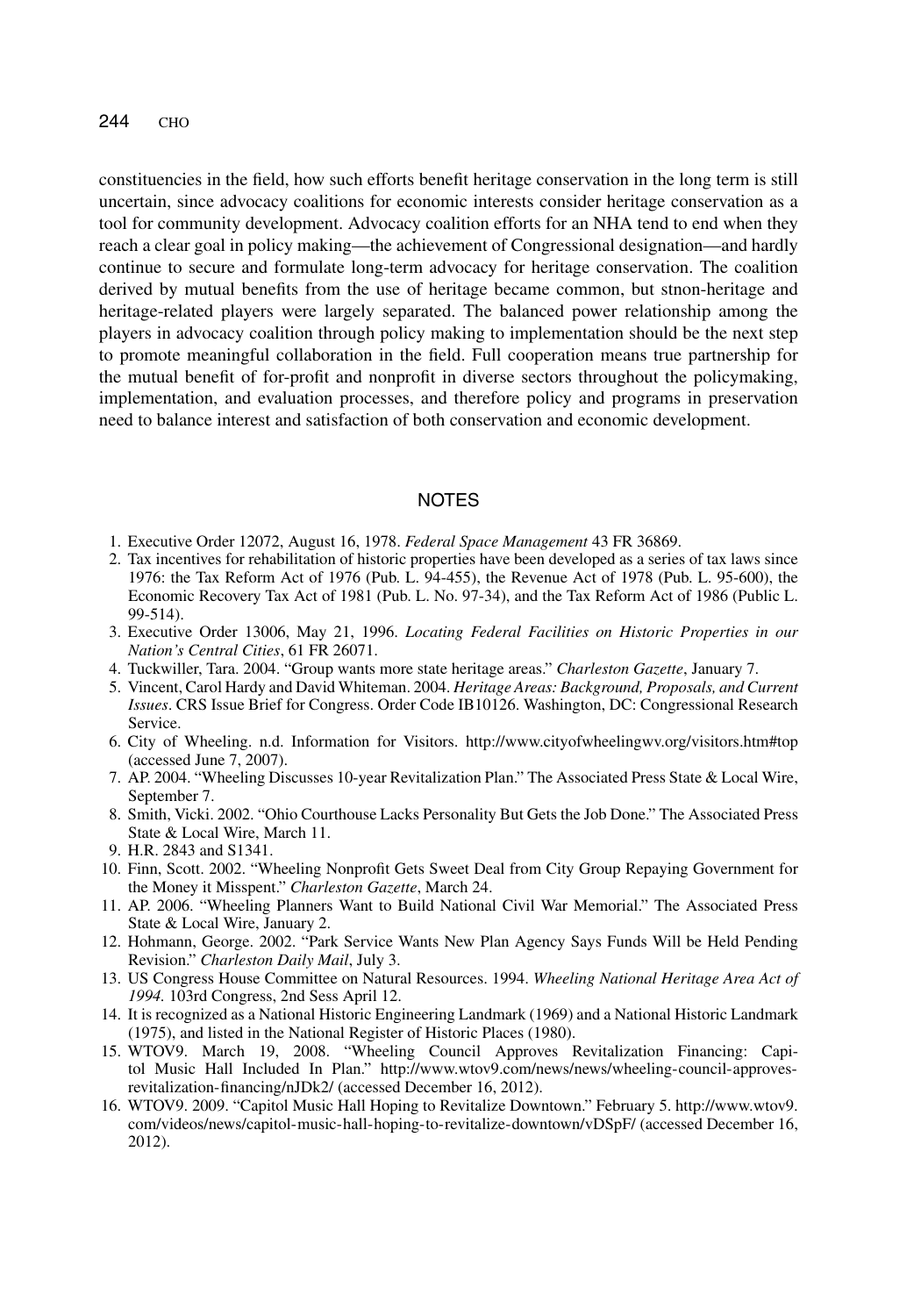17. Stirewalt, Chris. 2002. "Wheeling Shopping Center Proposal May Revive Downtown." *Charleston Daily Mail*, January 15.

## **REFERENCES**

- Barthel, Diane. 1996. *Historic Preservation: Collective Memory and Historical Identity*. New Brunswick, NJ: Rutgers University Press.
- Berry, Frances S., and William D. Berry. 1999. "Innovation and Diffusion Models in Policy Research." In *Theories of the Policy Process*, edited by Paul A. Sabatier, 169–200. Boulder, CO: Westview Press.

Greenfield, Briann. 2004. "Marketing the Past: Historic Preservation in Providence, Rhode Island." In *Giving Preservation a History: Histories of Historic Preservation in the United States*, edited by Max Page and Randall Mason, 163–84. New York: Routledge.

Hosmer, Jr., Charles B. 1965. *Presence of the Past: A History of the Preservation Movement in the United States Before Williamsburg*. New York: Putnam.

ICON Architecture, Inc. 2004. *Management Plan for the Wheeling National Heritage*. http://www.wheelingheritage.org (accessed October 23, 2006).

Jones, Bryan D., and Frank R. Baumgartner. 2004. "Representation and Agenda Setting." *The Policy Studies Journal 32* (1): 1–24.

King, Thomas. F. 1998. *Cultural Resource Law and Practice: An Introductory Guide*. Lanham, NY: Altamira Press.

McKercher, Bob, and Hilary du Cros. 2002. *Cultural Tourism: The Partnership Between Tourism and Cultural Heritage Management*. New York: The Haworth Hospitality Press.

Murtagh, William J. 2006. *Keeping Time: The History and Theory of Preservation*, 3rd ed. Hoboken, NJ: John Wiley & Sons.

National Park Service. n.d. *What is a National Heritage Area?* http://www.cr.nps.gov/heritageareas/FAQ/INDEX.HTM (accessed October 14, 2005).

Stevenson, Katherine. May 18, 2000. "To Establish the Wheeling National Heritage Area in the State of West Virginia," testimony. Legislative Hearing before the Subcommittee on National Parks, Historic Preservation and Recreation, Committee on Energy and Natural Resources. http://www.nps.gov/legal/testimony/106th/wheeling.htm (accessed December 20, 2012).

. November 1, 2001. Testimony. Legislative Hearing before the Subcommittee on National Parks, Recreation, and Public Lands of the Committee on Resources. U.S. House of Representative, 107th Congress., 1st sess.

US Congress. 2000. Senate Committee on Energy and Natural Resources. *Wheeling National Heritage Area Act of 2000*. 106th Congress., 2nd sess., July 12.